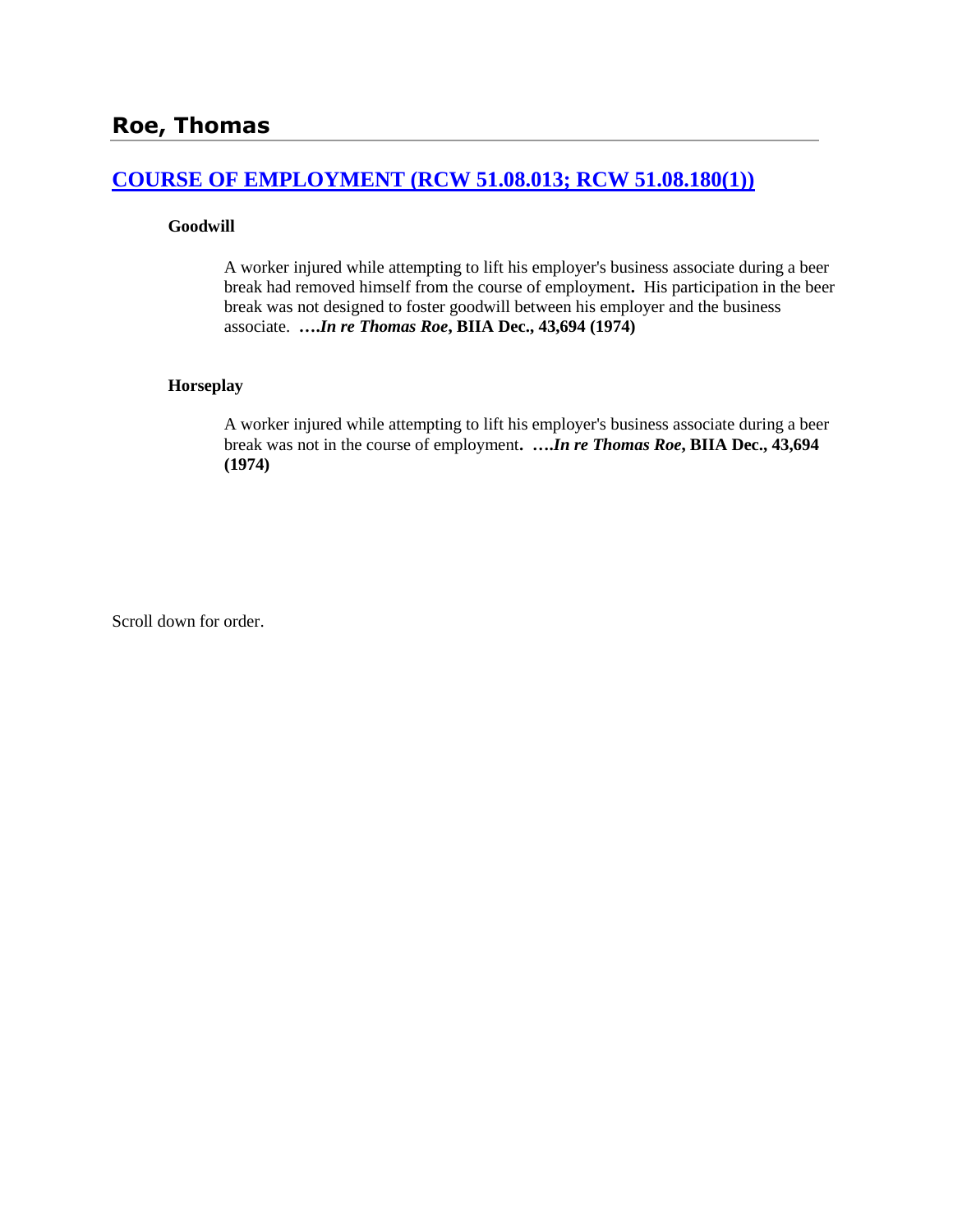## **BEFORE THE BOARD OF INDUSTRIAL INSURANCE APPEALS STATE OF WASHINGTON**

**)**

**IN RE: THOMAS G. ROE ) DOCKET NO. 43,694**

**CLAIM NO. G531817 ) DECISION AND ORDER**

APPEARANCES:

Claimant, Thomas G. Roe, by John E. Calbom

Employer, Tyee Electric Company, by Robert Bumgardner, Owner

Department of Labor and Industries, by The Attorney General, per John Aaby, Assistant

This is an appeal filed by the claimant on February 6, 1974, from an order of the Department of Labor and Industries dated February 1, 1974, which rejected the claim for the reason that at the time of the injury the claimant was not in the course of his employment. **SUSTAINED**.

# **DECISION**

Pursuant to RCW 51.52.104 and RCW 51.52.106, this matter is before the Board for review and decision on timely Petitions for Review filed by the claimant and the Department of Labor and Industries to a Proposed Decision and Order issued by a hearing examiner for this Board on September 4, 1974, in which the order of the Department dated February 1, 1974 was sustained.

The Board has reviewed the evidentiary rulings of the hearing examiner and finds that no prejudicial error was committed and said rulings are hereby affirmed.

The claimant sustained a fracture of the left tibia on December 21, 1973, while employed as a working foreman for the Tyee Electric Company of Moses Lake. Tyee Electric held the subcontract for electrical work on an A & W Drive-In under construction in Moses Lake by Andrew Thayer, the general contractor for the job.

On the date mentioned, the claimant and a fellow-employee whom he supervised on the job were nearing the end of the work-day, when they were approached by Mr. Thayer and invited to share in a "beer break" to celebrate the festive season, it being a Friday with Christmas Day the following Tuesday, and no work scheduled for the following Monday. The men gathered for a few beers and a "bull session", and at that point the claimant described what occurred as follows:

> "Well, we got to discussing who could lift what and that sort of thing. The general contractor's foreman said that he could lift me with his

1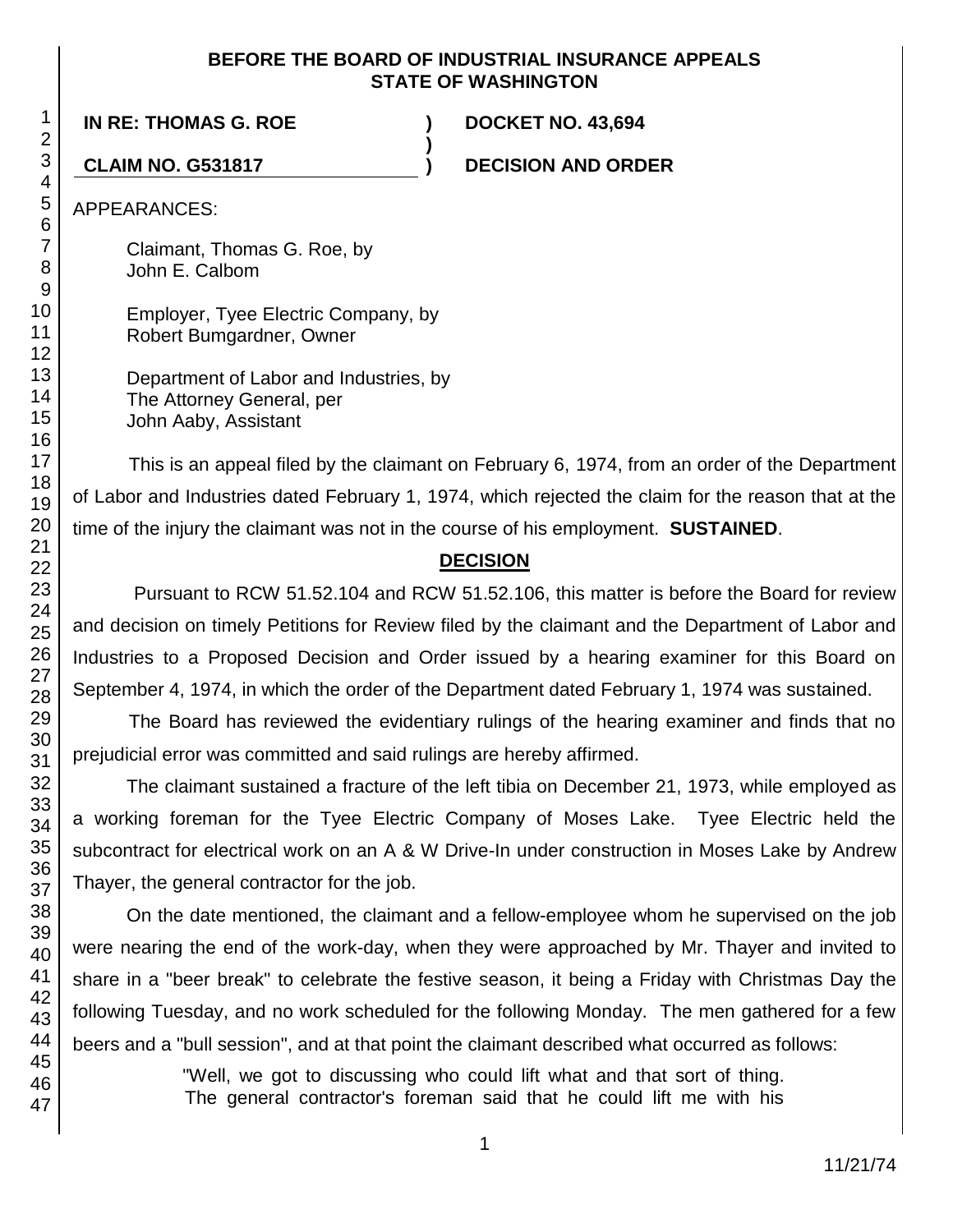hands and I told him it wasn't logical that he could lift a man of my weight for him being his weight; so he tried, and he couldn't. So the general contractor said, 'okay, go ahead and show him Tom that you can lift him.' I don't know why I even attempted, but I didn't really feel that I could lift him but I thought I'd give it a try and I lifted him up and as I was putting him back down I stepped off of an unfinished curb, about a 4 inch step, and I kind of stepped off of it and I fell straight down; I dropped straight down and turned my leg as I fell and the two of us landed on it and it broke."

As soon as the men realized what had happened, an ambulance was called and the claimant was removed to a hospital.

On December 21, 1973, the claimant and his helper had followed his company's usual procedure. The normal workday was from 8 a.m. to 4:30 p.m. with a half-hour off for lunch, with the usual practice that of loading the necessary tools and electrical equipment at the company shop at about 8 a.m., leaving for the job, and wrapping the day's work up in time to return to the shop at 4:30 to 4:45 p.m., at which point the men punched out for the day. The time of returning to the shop each evening varied from day to day, depending on the manner in which the work had progressed on the job, the distance of the job from the shop, and on occasion the men might return to the shop late enough that they received some overtime pay. The claimant states that, at the time of the beer break, the tools and equipment had not been picked up for the day, and on that particular day they were making use of a van and a pickup truck.

Mr. Robert Bumgardner, manager and major stockholder of Tyee Electric, states that about five o'clock on December 21, 1973 he became somewhat concerned over the fact that the crew had not returned from the A & W job, and that as soon as he was free he drove to the job and found an emergency vehicle present preparing to remove the claimant to the hospital. Mr. Bumgardner recalls that he saw no tools lying around, and presumably the van and the truck had been loaded by the time he arrived on the scene. Mr. Roe, the claimant, recalls that the general contractor approached them and suggested a beer break at about 4:25 p.m., and that he believes that he fell about 4:30 or 5 p.m. During the period of time he said he had consumed at least one stubby of beer.

The hearing examiner, in his Proposed Decision and Order, sustained the rejection of the claim for the reason that the claimant was not in the course of his employment when he suffered his injury, citing RCW 51.08.013 to the effect that: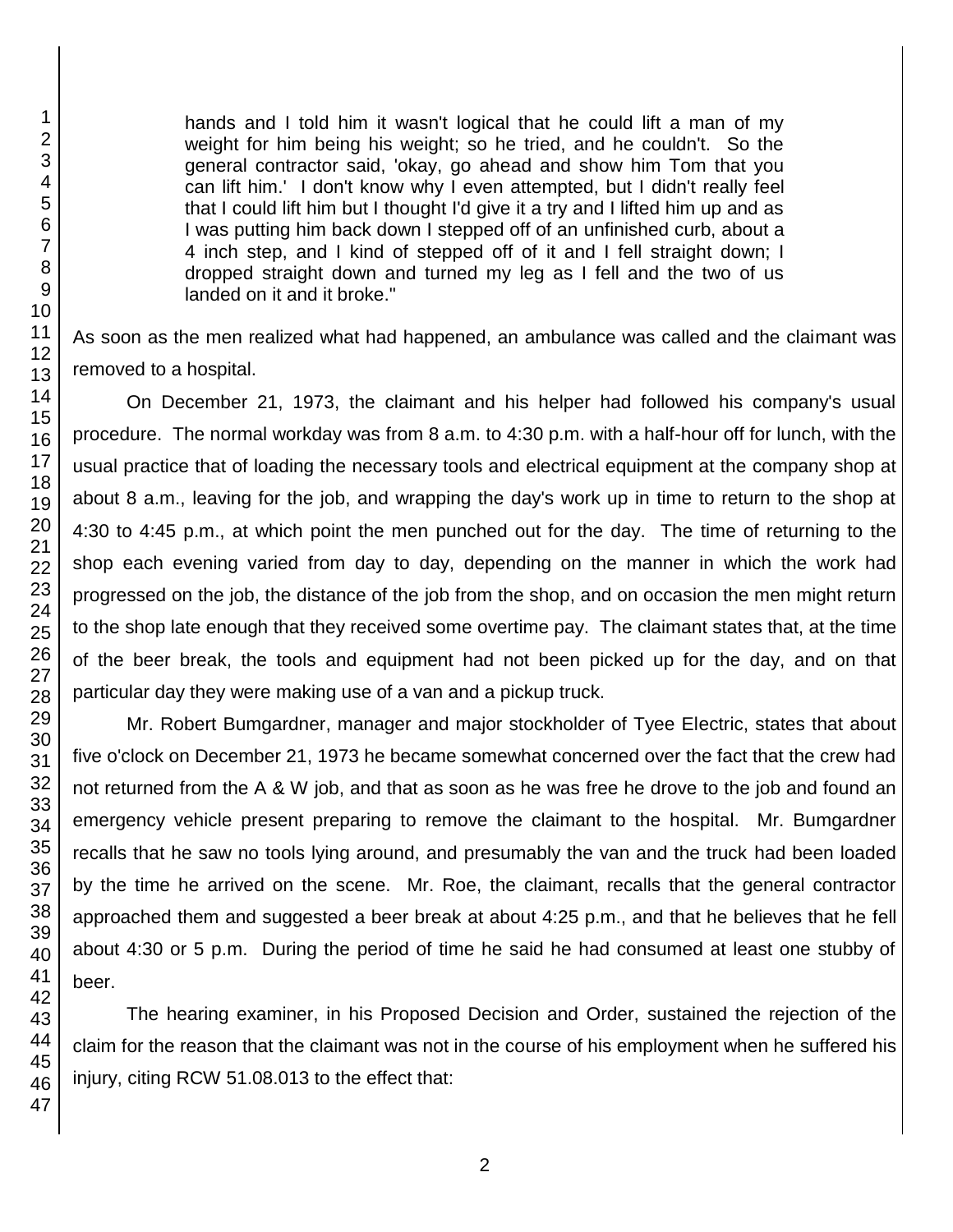"'Acting in the course of employment' means the workman acting at his employer's direction or in the furtherance of his employer's business . . ."

The examiner pointed out that an argument could be made for the theory that the claimant's participation in the beer break was furthering the business of his employer, presumably because of the good will that would be created by the camaraderie of the beer break, but the examiner was not prepared to accept the idea that the "horseplay" of attempting to lift the general contractor's foreman was done either at the direction or in the furtherance of the business of the Tyee Electric Company.

Challenges to this disposition of the appeal have been made by both the claimant and the Department.

The Department believes that the basic result, rejection of the claim, is correct; however, it challenges the examiner's Finding No. 3 to the extent that that finding proposes that the claimant's injury occurred "during normal working hours."

It is the Department's contention that the injury may have occurred on the jobsite, but the day's work was over, and the claimant was injured during an after-hours beer party.

We have highlighted above the usual pattern followed during a normal workday by employees of Tyee Electric. That pattern was followed on December 21, 1973, and at the time the claimant was injured he was still within the time pattern that could be considered a normal working day for electricians with Tyee Electric. We accept the examiner's Finding No. 3, as we are convinced that the claimant was injured during normal working hours on December 21, 1973.

The claimant contests the Proposed Decision and Order, citing RCW 51.08.013 in its entirety, as follows:

> "'Acting in the course of employment' means the work-man acting at his employer's direction or in the furtherance of his employer's business which shall include time spent going to and from work on the jobsite, as defined in RCW 51.32.015 and 51.36.040, insofar as such time is immediate to the actual time that the workman is engaged in the work process in areas controlled by his employer, except parking areas, and it is not necessary that at the time an injury as sustained by a workman he be doing the work on which his compensation is based or that the event be within the time limits on which industrial insurance or medical aid premiums or assessments are paid." (Emphasis supplied.)

1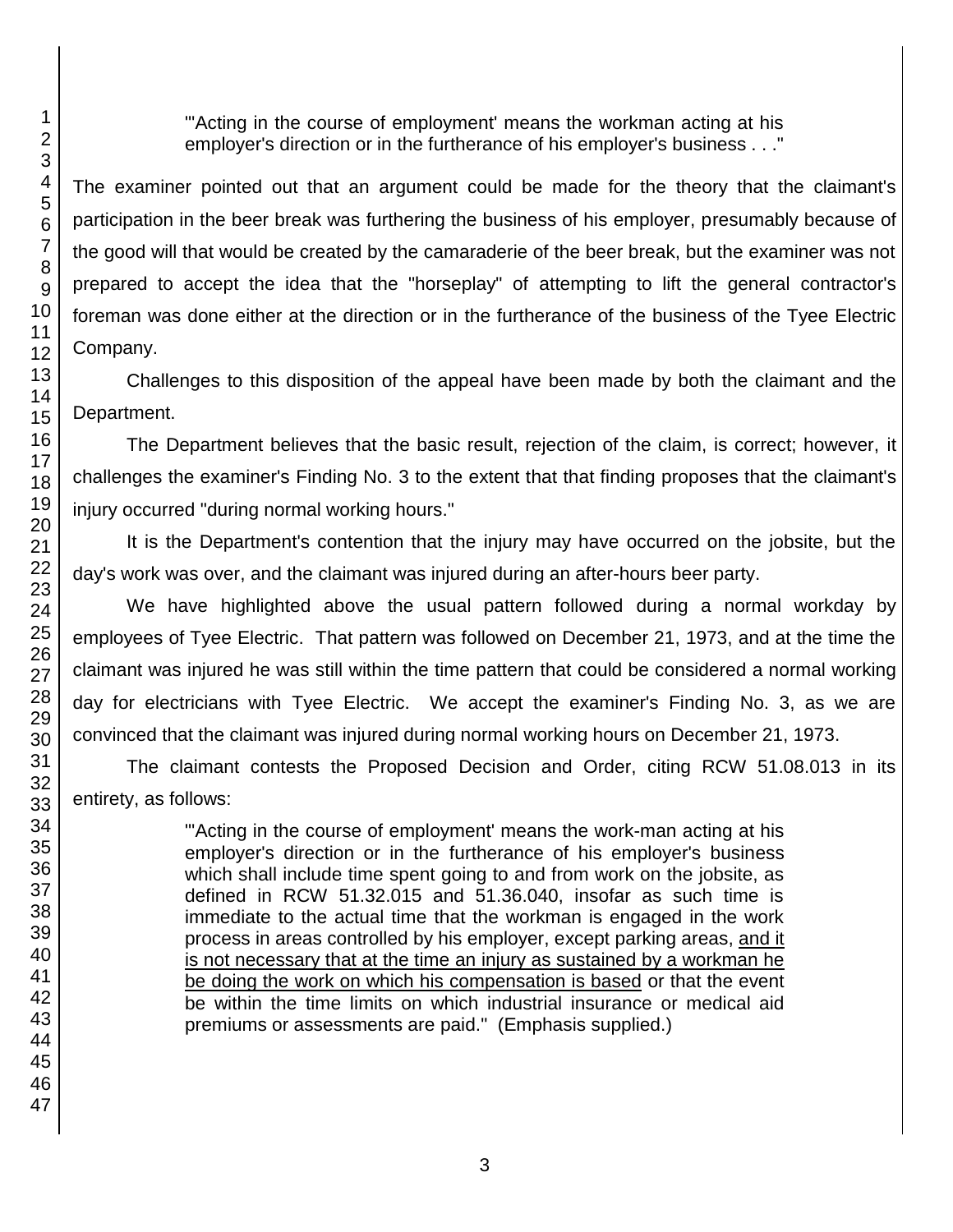It is the claimant's contention that the injury suffered on December 21, 1973, under the fact pattern of that date, comes within the gamut of RCW 51.08.013 and is controlled by the rules set forth by our Supreme Court in Tilly v. Department of Labor & Industries, 52 Wn.2d 148 (1958).

In Tilly v. Department, supra, an injury sustained during horseplay was determined to be allowable. In the instant case, the claimant contends that employees are entitled to take a break, and the claimant was under the impression that he was fostering good will between the general contractor and his employer, that morale of employees is important, that it is not unusual for employees to engage in horseplay, that if he had accidentally tripped over the concrete curb during his lunch or coffee break he would have been covered under the Industrial Insurance Act, thus, philosophically he asks, "Why does it make any difference that he tripped when he attempted to lift the general contractor's foreman?"

In the Tilly case, the claimant left the machine upon which he was working and walked toward the men's lavatory. He passed a machine operated by a female co-employee, who was holding a wet paper towel in her hands. The claimant made some remark to her, and she started to pursue him with the intention of washing his face with the paper towel, but he ran into the lavatory and escaped. Several minutes later he emerged to return to his work station, and the woman resumed the pursuit. The claimant ran toward the lavatory, was intercepted by another male coemployee, whereupon the woman co-employee washed the claimant's face with the paper towel. During this encounter, Tilly twisted and turned in an attempt to free himself, the incident being over in a matter of a few minutes. At the time, Tilly was breathless, but the event was entirely jocular, the product of a moment of merriment, and no animosity was shown. After the face-washing, Tilly walked toward the lavatory laughing and walked to the water fountain, where he slumped to the floor unconscious. He was hospitalized and died early the following morning, due to a cerebral hemorrhage. Our Supreme Court held that Tilly was in the course of his employment at the time the horseplay occurred, stating that:

> "The undisputed evidence shows that Tilly was working in the plant of his employer when he left his work station to go to the men's lavatory which was maintained by the employer for the convenience and comfort of his employees. Since there is no showing that Tilly's leaving his work station was for any purpose other than the proper use of the facilities provided by the employer, we must hold that he was in the course of his employment unless he unreasonably deviated from such purpose en route to such an extent that the deviation could be said to constitute an